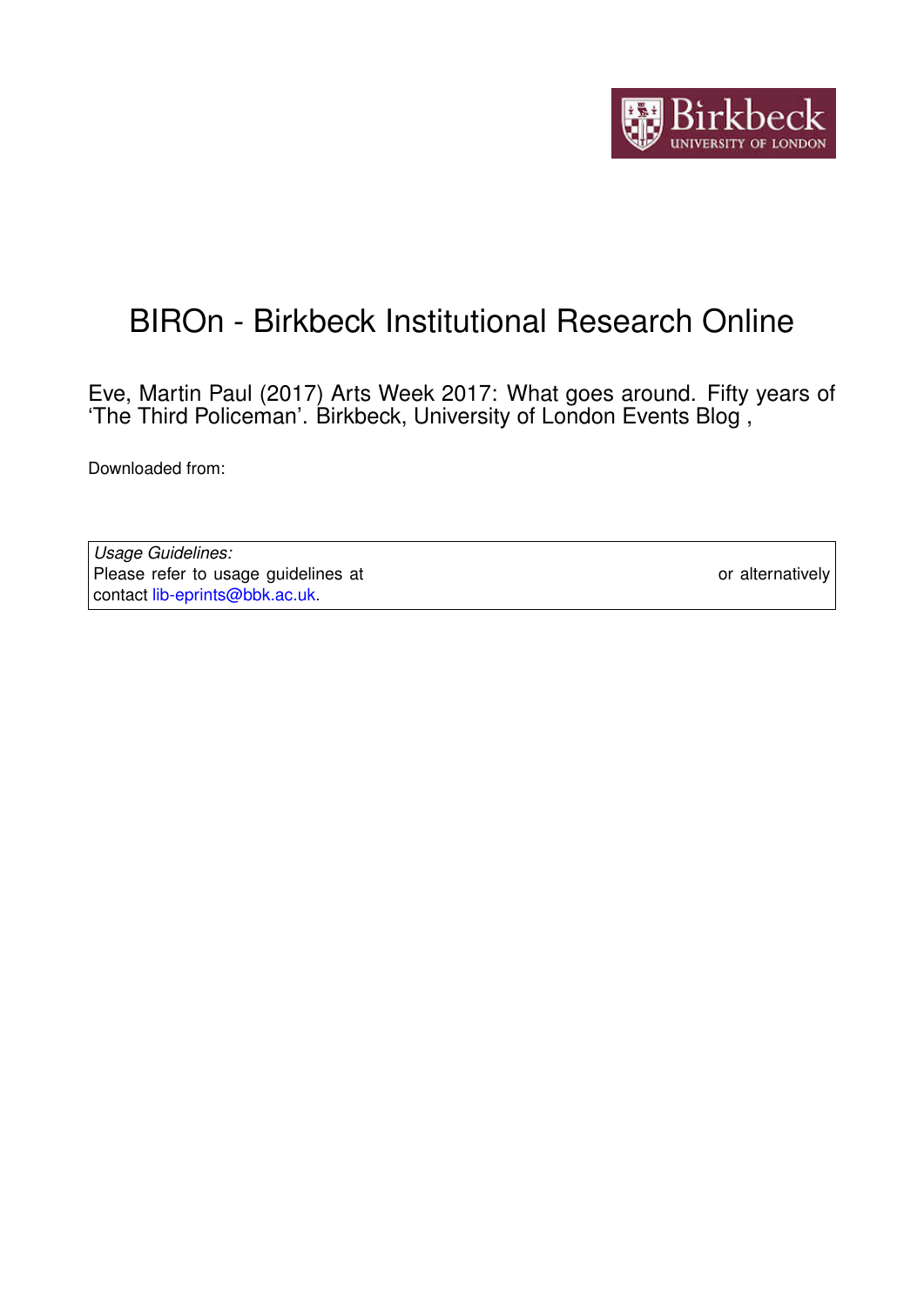Last night, Tuesday the 16<sup>th</sup> May 2017, I attended "What Goes Around: Fifty Years of *The Third Policeman*" as part of Birkbeck, University of London's Arts Week.

As its name suggests, this event, hosted by Dr Joe Brooker and Tobias Harris, centred around the half-century of the publication of Flann O'Brien's extraordinary novel. Brooker and Harris were joined on-stage by a cast of readers who punctuated the evening with performances from the text (even if some were perhaps rightly reluctant to attempt Irish accents).

The evening was paced in such a way as to be accessible to those coming fresh to O'Brien's work and consisted of a biography, a publication history, and then several passages of close reading and discussion. For instance, Harris began by detailing the strange writerly life of Flann O'Brien (which is, in fact, a pseudonym of Brian O'Nolan, who also wrote under several other aliases, including Myles na gCopaleen). What was particularly interesting here – and that I did not know beforehand – was that that all but 240 already-sold copies of O'Nolan's first novel, *At Swim-Two-Birds*, were destroyed due to bombing during World War II. Indeed, over the course of the evening it became clear that World War II was a significant factor in O'Nolan's difficult publishing career.

With the biographical angle covered, Harris and Brooker then moved to give a background to *The Third Policeman*; a novel never published in O'Nolan's own lifetime. This is no mean feat, since the novel features extraordinary twists of logic and physics. In essence, the unnamed narrator is transported to a fantastical realm (a "parish" of sorts) where the police force are obsessed only with recovering stolen bicycles. That the narrator does not possess a bicycle is a source of great concern to them. The narrative features several other curious turns, such as a spear where the point is so sharp that it protrudes invisibly many inches in front of the point we can see. "You're missing the point", one of the policeman remarks, as though as much at the reader as the spear. Further, it transpires later in the text that the reason the policeman have so many stolen bicycles to investigate is that they are, themselves, stealing the bikes. They do so since they believe that the longer a person spends on the bicycle, the more he or she becomes merged as some kind of cyborg-like hybrid of (wo)man-bicycle. This is, indeed, a most strange novel.

Discussions with the audience ranged from the novel's metafictive implications – that is: how much is this is a novel about the acts of reading and writing themselves? – through its resonances with the physical sciences up to an appraisal of its legacy. It was, though, perhaps the latter two areas that received the most attention. For while some aspects of *The Third Policeman* make sense with respect to quantum mechanics (as popularly broadcast and received), other areas do not work so well. For instance, the logic of the bicycle-melding is somewhat flawed. It seems to insist that gravity is stronger than the strong nuclear force whereas, in fact, at very close range, the forces holding matter together are 10 to the power of 38 times stronger than gravity.

On the other hand, we also discussed the ways in which O'Brien's fictional philosopher, De Selby's, parody of Zeno might be a better representation of the debates around quantum mechanics. To briefly recap: in the novel, de Selby is a philosopher who believes patently absurd things. For instance, in a passage we studied on the evening, de Selby argues that motion is an illusion  $-$  a "fact" he deduces from observing a cinematograph. So far, the argument is exactly like Zeno's. One can never reach one's final destination, argued Zeno, because every time you travel half the distance to an endpoint, there are an infinite number of half-points still to travel; "inter-intermediate" points, as O'Brien calls them. Yet, in our discussion, we noted, there is a distinction between Zeno and de Selby. Zeno made his propositions while not really believing them; a sophist. De Selby seems to want to put them into practice. In many ways, this parallels the developments in quantum mechanics in the early twentieth century. The formulae seemed to work on paper, but some figures, such as Einstein, could not accept that this was a worldly reality: "God does not play dice", he wrote, referring to the probabilistic elements of the Copenhagen interpretation.